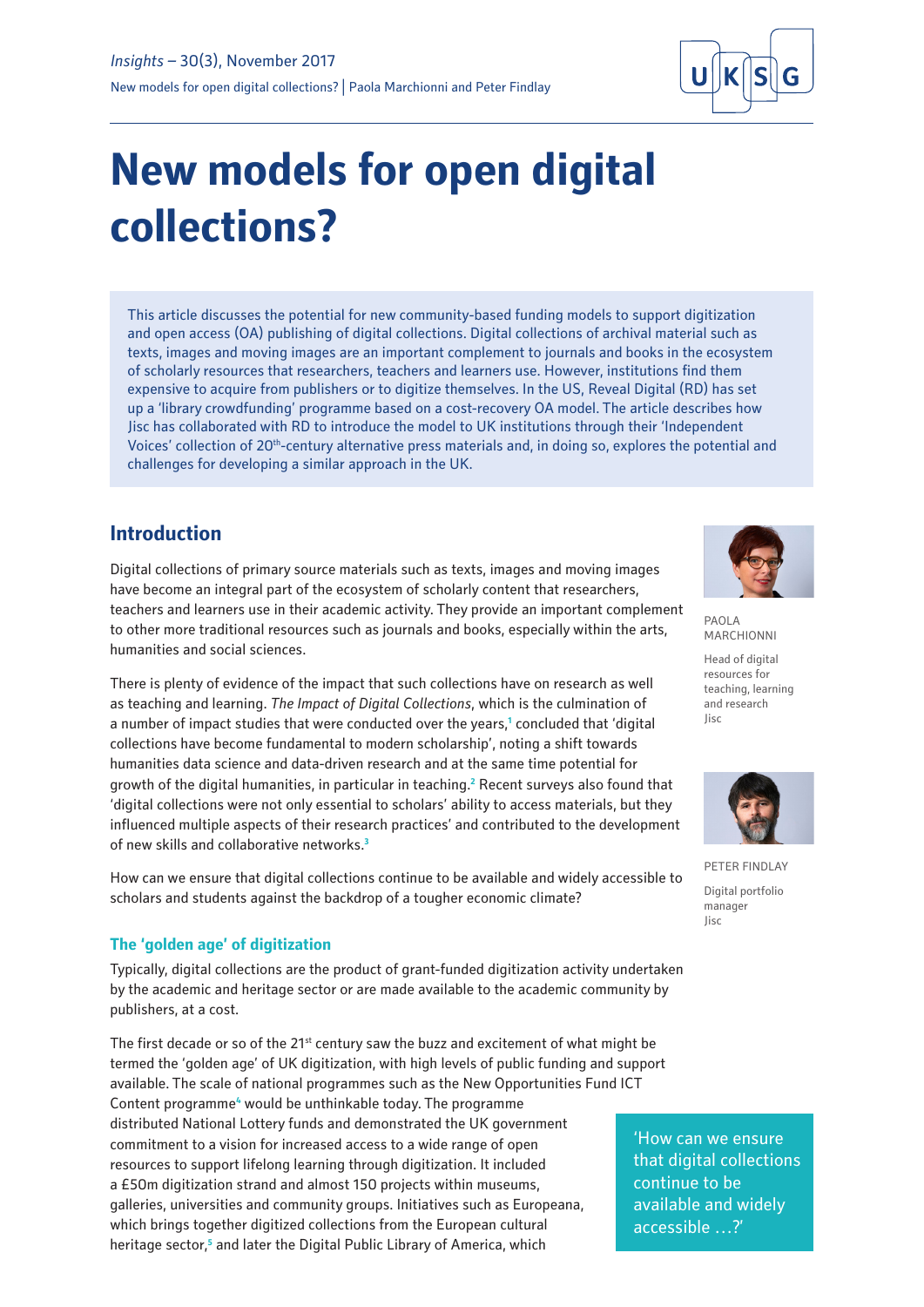

45 aggregates millions of digitized items from North American libraries, museums and archives,**<sup>6</sup>** were enabled by the large amount of digitized material within the cultural and heritage sector. Big commercial players such as Microsoft and Google also started their book digitization programmes in the early 2000s in the UK and abroad.**<sup>7</sup>**

Within the academic context, it was also during this earlier period that Jisc initiated a number of innovative programmes aimed at democratizing access to commercially available digital collections across the academic sector. Jisc Collections, the Jisc service that supports the procurement of digital content for higher education and research in the UK, negotiated national purchases of resources such as Early English Books Online and Eighteenth Century Collections Online, which would have a lasting impact on scholarly practice in the years to come.

In parallel, through large-scale digitization programmes, Jisc supported the creation of resources we now take for granted such as the British Library 19th-century newspapers and many other open access (OA) collections. As Jean Sykes noted, 'Back in 2004 suggesting a small number of very large digitization projects was a bold and ambitious thing to do. But it has proved to be a seminal turning point in the UK where mass digitization is concerned.'**<sup>8</sup>**

## **Changing times**

In more recent years, however, the climate in which we operate has changed – and become a lot tougher. Digitization funding has reduced, making this a competitive and time-consuming activity for institutions to pursue, especially in the context of OA. On the other hand, the high cost of content is a concern for most academic libraries.**<sup>9</sup>** This increasingly has the knock-on effect of inhibiting the ability that libraries have to purchase other resources such as digital archival collections, and that 'end of year' budget that tended to be carved out for this kind of material is quickly drying up.

While there is a sense in the community that digitization has perhaps plateaued in the last few years, academic libraries have been trying to grapple with what a more strategic and co-ordinated approach to digitization activity might look like for some time. Chris Pressler's briefing on digitization of special collections both within RLUK libraries and across Europe, for example, was created a few years ago to support discussions in the development of a new RLUK strategy.**<sup>10</sup>** The RLUK strategy also highlights the need to ensure that their libraries' rich collections are discoverable and used by researchers and students to maximize their impact.**<sup>11</sup>**

More broadly, consultation that Jisc has carried out with library leads has revealed the need to support this kind of content in new ways, not least because of the recognition that the sciences tend to benefit from large grants but libraries also have to support the humanities. Libraries play a critical role in supporting the delivery of humanities courses. As humanities budgets shrink, libraries find themselves at the sharp end of satisfying student demand for resources which the students expect to be available, when they are now paying significant fees for their humanities courses, and this puts considerable pressure on library resources.

# **An alternative way forward?**

In recent years, alternative funding models based on the notion of the crowd have started to make their way into the academic and cultural sector. Crowdfunding has been seen as a likely way to fund more risky or unconventional research,**<sup>12</sup>** and digitization of heritage and archival material has been the subject of some big and small crowdfunding projects, from Neil Armstrong's space suit**<sup>13</sup>** to the Peter Mackay archive**<sup>14</sup>** and WW1 records.**<sup>15</sup>** Nesta, the UK innovation foundation, has also recently completed an Arts and Heritage Matched Crowdfunding Pilot project to explore the potential of crowdfunding in the arts and heritage sector.**<sup>16</sup>**

'libraries have been trying to grapple with …a more strategic and coordinated approach to digitization'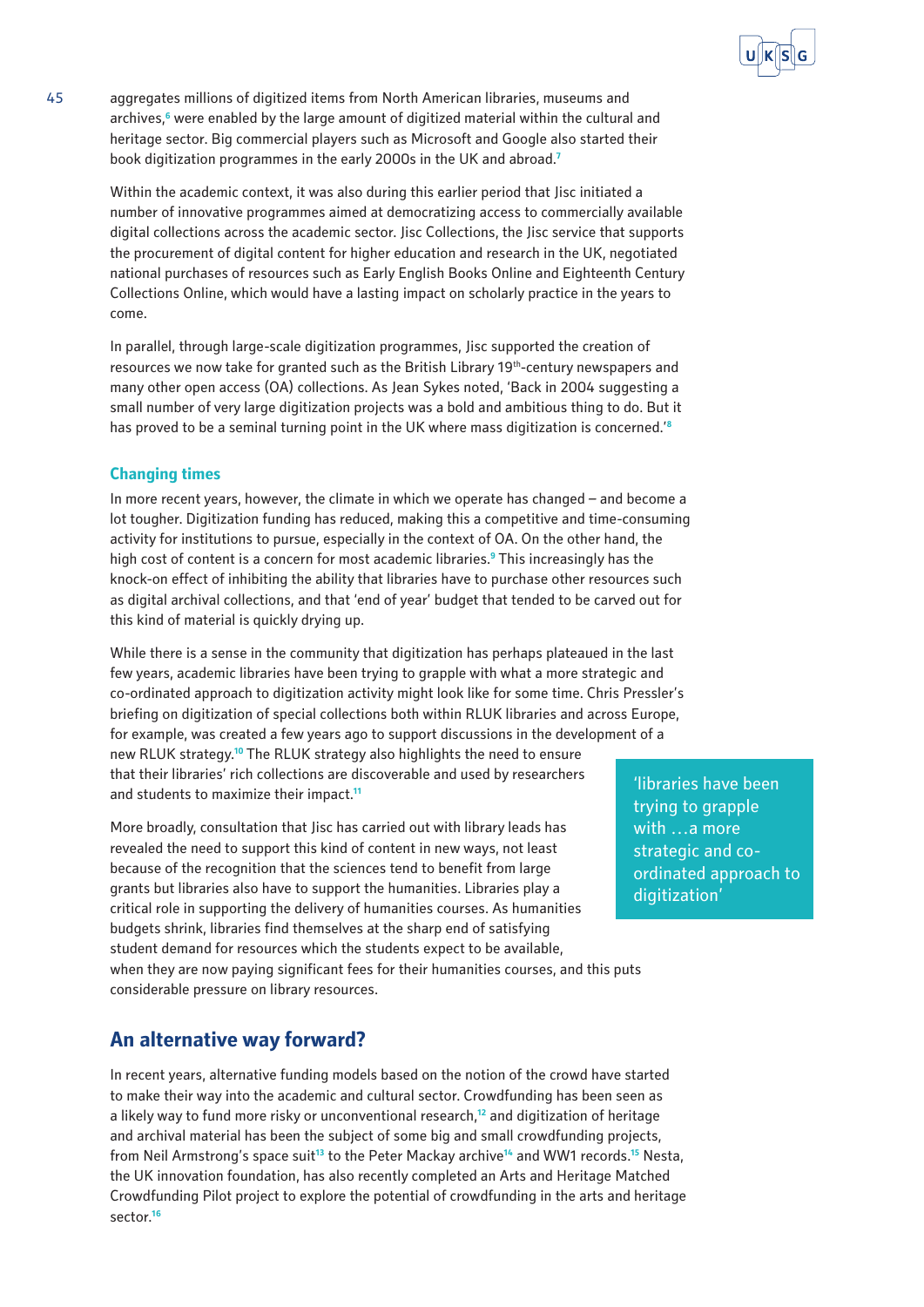

46 However, it is more strategic and community-based funding models such as the Open Library of Humanities**<sup>17</sup>** for journals and Knowledge Unlatched**<sup>18</sup>** for books that are having a wider impact on scholarly communication. So, when US-based Reveal Digital**<sup>19</sup>** approached Jisc about their 'library crowdfunding' model for digitization of OA collections, we were keen to explore how such a model might work in the UK.

## **Reveal Digital – what it is?**

Reveal Digital (RD) started in 2011 with its first collection, 'Independent Voices<sup>'20</sup> (IV) which brings together a vast array of 20<sup>th</sup>-century North American alternative press publications. RD's approach is based on a cost-recovery OA model. The costs associated with digitizing, copyright clearing and delivering the collection are made available publicly. Once enough library pledges are accumulated, and after a brief embargo period, the collection is published on OA.

Pledging institutions benefit from early access to the collection in advance of it going OA, MARC records and copies of digital files, if they have contributed content. But above all they benefit from contributing to the strategic decision-making process of what gets digitized and who ultimately benefits from it. OA is a big driver for RD and the contributing libraries to ensure that once digitized, content does not become 'out of bounds' for many libraries due to often unaffordable paywall fees. While it is the pledging libraries that enable the digitization of all material through their financial contribution, it is important to note that *all* libraries, as well as society at large, eventually benefit from the investment of the supporting institutions once the content is made available on OA.

RD sees itself as a hub and facilitator of library OA publishing programmes by bringing together special collections archives, rights owners and contributing institutions. After the success of IV, which raised over US\$1.7m from more than 130 libraries mainly in North America, RD is moving towards an 'investment fund' model to better align themselves with the strategic investments that libraries are making in OA initiatives and to create a more sustainable funding base for their operations. This model will involve libraries making a multi-year commitment to a common fund and providing strategic input into the selection and prioritization of which collections get digitized. The end result will be the same, the production of OA digital collections that support the humanities, with a focus on  $20<sup>th</sup>$ -century material.

While in the UK we simply do not have the same scale or budgets as US universities, the emerging needs of academic libraries and scholars in relation to this type of resources are common. Might a similar approach work in the UK context?

## **Reveal Digital–Jisc collaboration**

We felt that RD's approach for a sustainable OA model aligned strongly with Jisc's ethos. In addition, research undertaken by Jisc had highlighted academics' demand for digitization of 20<sup>th</sup>-century material, the 'black hole' of digitization, so IV provided a very good fit for an experiment. Back in September 2016, when we started discussing a collaboration with RD, only the University of Sussex in the UK had pledged for IV. After consulting with staff at Sussex Library on what drove their pledge – a mixture of academic demand and support for the OA model – we were encouraged that there might be wider interest in the community.

In order to make access to IV more affordable to UK institutions, we reached an agreement with RD based on Jisc-banded pledging fees.**<sup>21</sup>** These were set as a one-off payment, with no recurrent annual fees, at a 65% discount on the US pledging rates, and a pledging period Jan–July 2017 (later extended to 31 December 2017). UK pledging libraries get the same benefits as US libraries in terms of early access to the full IV collection and MARC records. As an incentive to UK libraries, we also agreed that 50% of the contributions from UK institutions would be kept by Jisc and put towards a 'digitization fund' to digitize UK-based complementary material, where possible sourced from contributing libraries, to add to the

'it is more strategic and community-based funding models …that are having a wider impact'

'RD is moving towards an 'investment fund' model'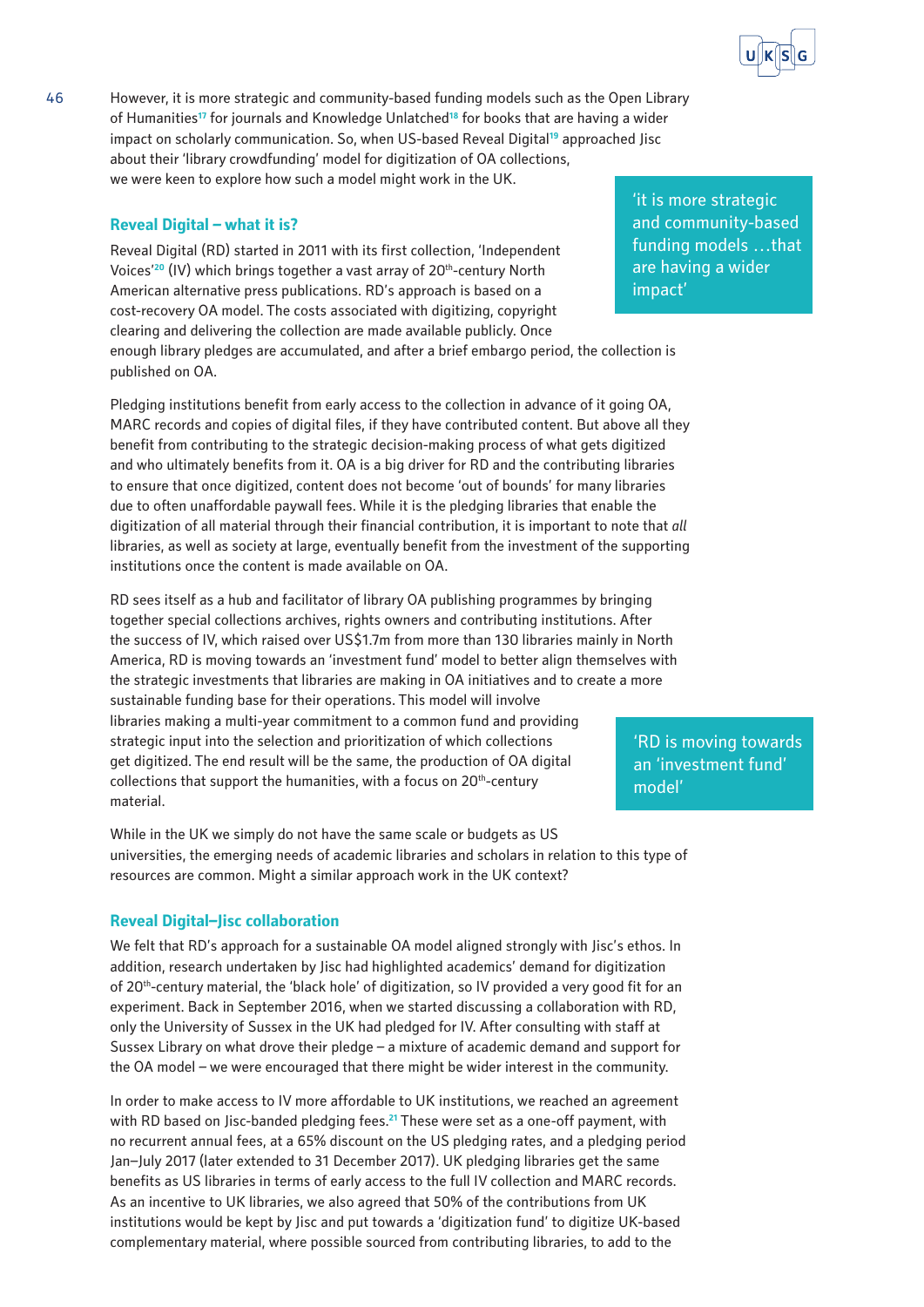

47 existing IV collection and also delivered in the UK by Jisc. Once digitized, the UK material will be available to everybody on OA. Participating institutions would set the priorities for content selection and digitization.

After holding an initial webinar in December 2016, followed by another one in June 2017, and some awareness raising through mailing lists and Jisc channels, it was clear that there were some enthusiastic early adopters and, at the time of writing (mid-September 2017), ten institutions had signed up: the universities of Sussex, Bristol, Sheffield, Manchester, the West of England, York, Reading, Salford, University College London and Birkbeck University of London. Pledging is open until 31 December 2017 through the Jisc Collections website.**<sup>22</sup>**

#### **'Independent Voices UK' – new ways of working**

Early conversations with the pledging institutions revealed that a key driver for them is developing OA collections. Even when an institution may not have any special collections of its own, they may have an active academic interest in content held by other participating libraries. By contributing to a jointly held fund, they support the opening up of content in perpetuity for the benefit not only of researchers and collaborative research, but also teachers, students and the public at large.

With Jisc agreeing to matchfund the small amount pledged by the libraries, in mid-July 2016 we started discussion with institutions on potential UK small/alternative press magazines to digitize as a complement to IV and how to approach the project as a whole. This in itself tests a new way for Jisc to work with its members. In the past, Jisc funded digitization programmes mainly with a view to enabling institutions to digitize their own collections. While Jisc had always been involved in developing standards and innovations in the way digitization is conducted and enabling exploitation of text and image and resource discovery, we had not directly co-ordinated selection and conversion activities.

As we approach the start of the project, it is clear that over the next year or so we will have to confront a number of challenges ranging from the nature of the 20<sup>th</sup>-century content we are dealing with, to approaches to selection criteria and copyright clearance, governance, operational workflows and final delivery and discovery of the digitized content.

#### **Need for collaborative approaches**

The material published by small presses is both narrow in one sense but immensely wide in another. Content may range from magazines (or zines) run off a mimeograph and cut and pasted on the kitchen table through to titles where production was undertaken along more traditional lines. Much of the material tends to be fairly rare as it is ephemeral in nature. Finding complete runs of a magazine is a challenge in itself. Quite often full sets are to be found in private collections. Institutions have often not collected this kind of material in a consistent manner so identifying complete runs will present a challenge.

An added complexity is that the content in question is 'owned' by communities associated with underground or small press publications. Many of these publications were driven by a particular personality or a group of personalities and are often related to a big cause such as ending racism, promoting collective action or challenging mainstream presses, so there are strong emotions at play for many of those who participated in making (and consuming) the publications.**<sup>23</sup>**

'it was clear that there were some enthusiastic early adopters'

'By contributing to a jointly held fund, they support the opening up of content in perpetuity'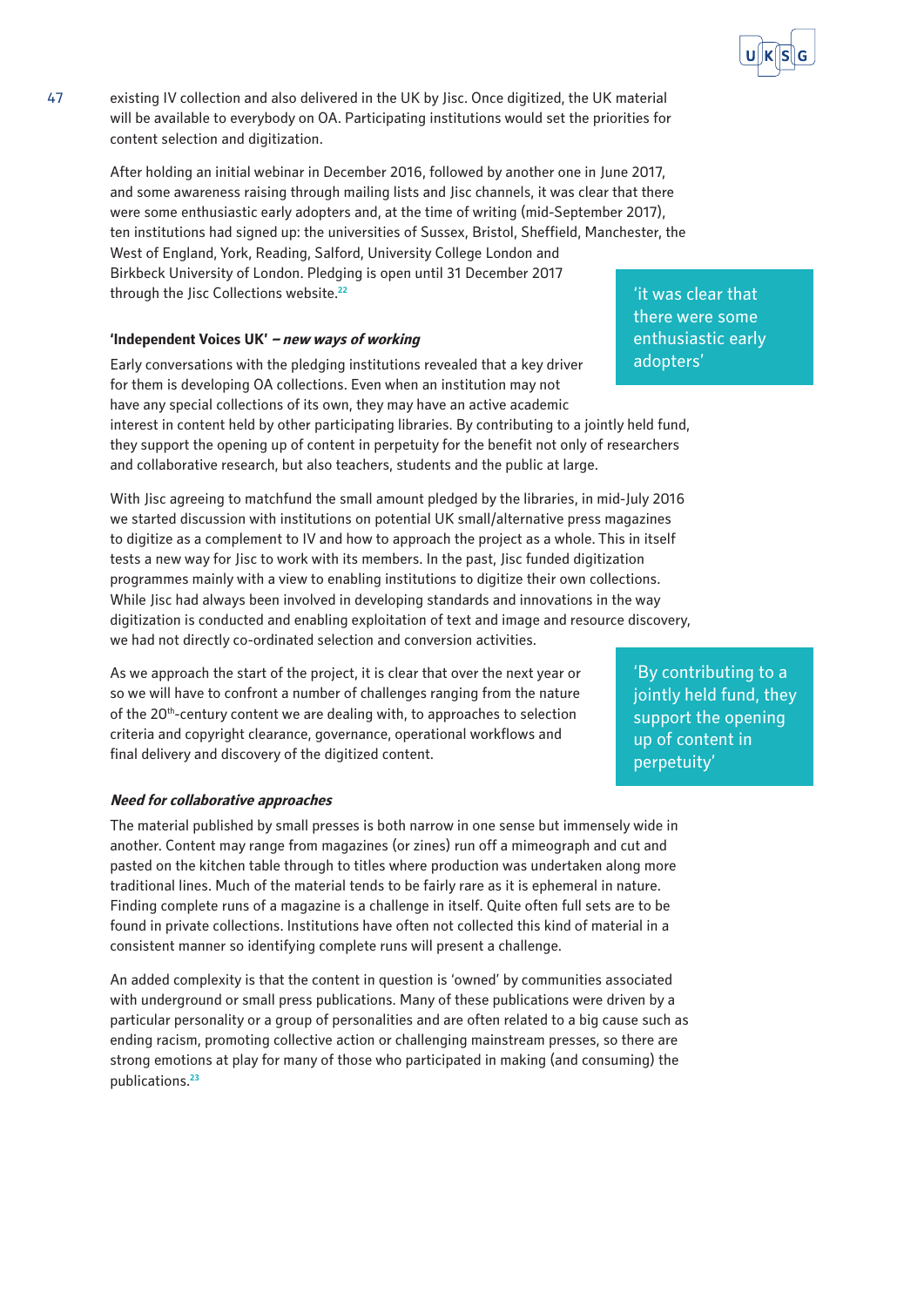

#### **Defining demand and selection criteria**

motivations and expectations.

Ideally, demonstrating sufficient academic demand for a certain type of content would be a key criterion to satisfy. However, in this case, reaching consensus will be challenging, as demand within institutions might differ. With 20<sup>th</sup>-century underground press publication, we are dealing with an emergent set of interests. Those studying modern history, cultural history, sociology, feminism and feminist thought, the politics of the counter-culture and works of avant-garde art and literature are some of the key audiences for these types of publication. But one issue is that there is no corpus (bounded set). These publications often have short runs, exemplifying particular political interests or reflecting the work of a particular group of poets or artists. This does not mean that they are any less important and in fact some of them had a significant impact on the course of publishing history.

holders and those who were involved in the creation of the content to understand their

We may find ourselves in a situation where demand is hard to define and where a 'long tail' of different kinds of publications are wanted by many, as typical within arts and humanities scholarship.

#### **The copyright and moral rights challenge**

OA, the primary driver for most of the participating institutions, implies use beyond a defined community, so ensuring that rights owners are on board will be paramount. Jisc will not necessarily have the resources to clear the rights so we will most likely engage a specialist to help us and resource that from within the project budget.

To enable the clearance in a reasonable time frame, we will seek out key rights owners but we will also explore possibilities afforded by the Orphan Works Directive (OWD). Identifying rights owners will be a great challenge, as demonstrated by previous experience such as the British Library's work on clearing permissions for the digitization of *Spare Rib*. Rights clearance was the biggest hurdle in that project with the team having identified over 4,500 contributors to *Spare Rib* and therefore potential copyright holders to clear permissions from.**<sup>24</sup>** In some instances the authors may be entirely anonymous. This presents an opportunity under OWD, but rights owners need to be acknowledged, even though their names may not be known. In some instances rights owners may wish to stay anonymous or in others, where they are identifiable, they may not want to be associated with something they produced in their teens or which was never meant for wider publication and distribution. Wherever possible, we will need to work with originators of publications so that they maintain a feeling of ownership. We will need to test if there are any scalable approaches or community frameworks to copyright clearance that we can implement for future activities, including the potential offered by the Extended Collective Licence.

#### **The challenge of making content discoverable**

With small magazines, we will most likely provide a series-based presentation of the content in the same way as RD have done with the US content. We see the same approach with how Jisc presented *Spare Rib.***<sup>25</sup>** The grouping of the content is important in the same way that it is with archival material. With issue-based content on small runs, we are less dependent on platform-specific search functions, though full text can allow people to drill down to article level. However, with these publications, articles may be harder to define, the format of the magazine often being integral to how the content needs to be understood. If we are working with small magazines, we may be dealing with individual items, so we will need to work on

'reaching consensus will be challenging'

'ensuring that rights owners are on board will be paramount'

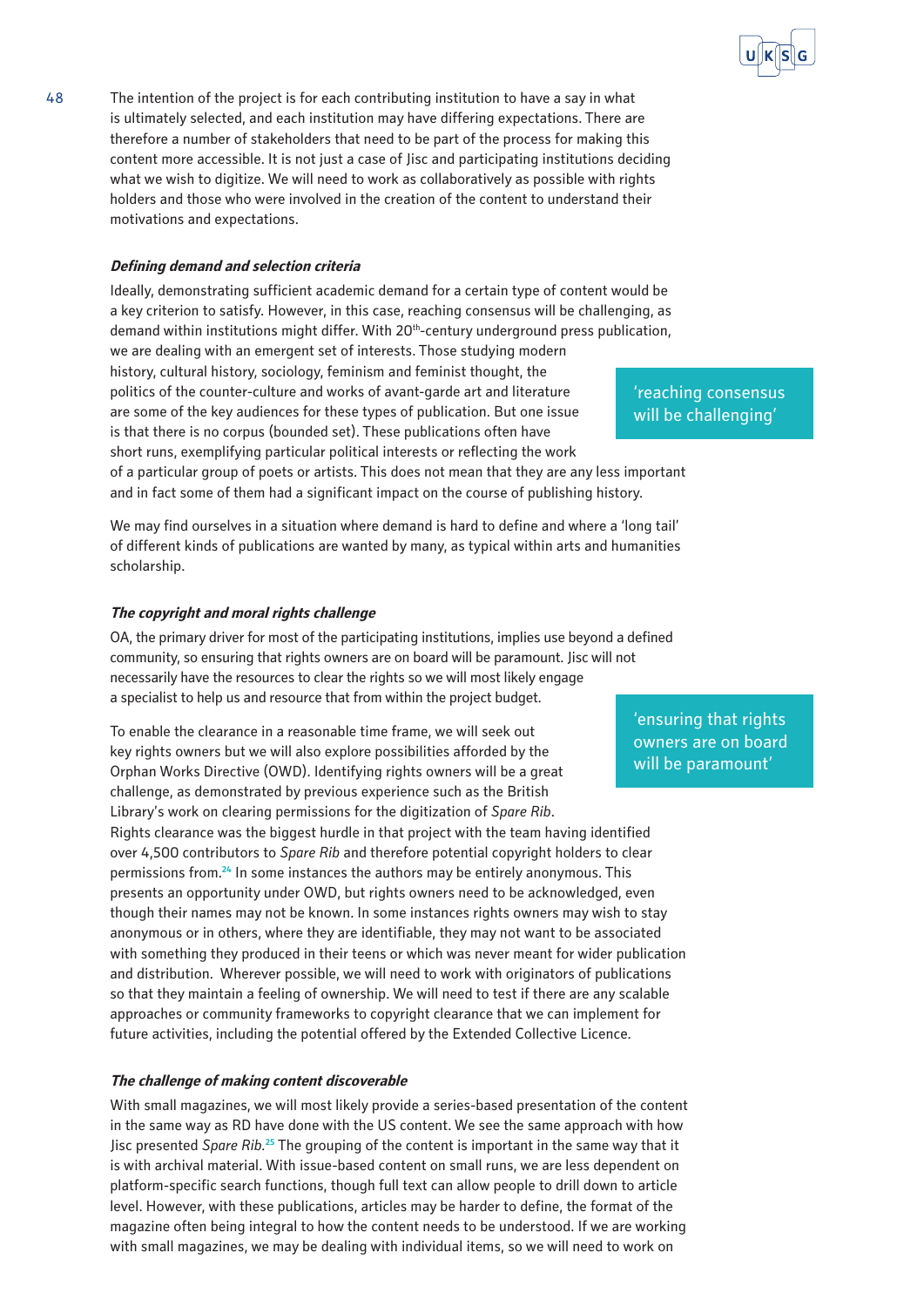

49 the specificities of search once we have made our selection. Small magazines often have novel formulations, such as being presented in a box or having strange sequencing, e.g. not volume one, two, three. A publisher might not have followed conventions, such as providing issue numbers, or may have used no sequential numbering, and this will present its own challenges in terms of presentation and the approach to discovery. We hope to ensure the content is discoverable by delivering it through existing Jisc content service as well as enabling cross-search with the IV collection.

## **Next steps**

These are just some of the initial challenges that have surfaced as we begin work on this project in close collaboration with Jisc member institutions. Over the next few months as we progress our research on content, we will refine our approach to governance, selection criteria and clearing copyright and will devise a workflow for digitization and metadata creation. We will have to strike a balance between what is desirable and what is pragmatically doable and work in conjunction with the creators of the content, when possible.

We hope that this pilot project will provide us with a tangible output, and experience, for what can be achieved through a community-based approach to digitization and OA publishing. It will provide us with the starting point for a broader discussion with our member institutions, and other stakeholders such as the British Library and The National Archives, on what might be the elements and infrastructure of a model that can be adapted to the UK. We would be very interested in hearing the views of the readers. You can follow the course of the project and get in touch via the Jisc Content and Digitization blog.**<sup>26</sup>**

#### **Abbreviations and Acronyms**

A list of the abbreviations and acronyms used in this and other *Insight*s articles can be accessed here – click on the URL below and then select the 'Abbreviations and Acronyms' link at the top of the page it directs you to: **<http://www.uksg.org/publications#aa>**

#### **Competing interests**

The authors have declared no competing interests.

#### References

- 1. TIDSR: Toolkit for the Impact of Digitised Scholarly Resources: **<http://microsites.oii.ox.ac.uk/tidsr/>** (accessed 25 September 2017).
- 2. Meyer E T and Eccles K, *The Impact of Digital Collections: Early English Books Online & House of Commons Parliamentary Papers,* 2016, London, Jisc and ProQuest, p 52–53: **[https://papers.ssrn.com/sol3/papers.cfm?abstract\\_id=2740299](https://papers.ssrn.com/sol3/papers.cfm?abstract_id=2740299)** (accessed 25 September 2017).
- 3. Green H and Courtney A, 2 February 2017, Digital collections offer researchers opportunities to develop new skills and scholarly communications networks, *LSE Impact Blog:* **[http://blogs.lse.ac.uk/impactofsocialsciences/2017/02/02/digital-collections-offer-researchers-opportunities-to-develop-new-skills-and](http://blogs.lse.ac.uk/impactofsocialsciences/2017/02/02/digital-collections-offer-researchers-opportunities-to-develop-new-skills-and-scholarly-communications-networks/)[scholarly-communications-networks/](http://blogs.lse.ac.uk/impactofsocialsciences/2017/02/02/digital-collections-offer-researchers-opportunities-to-develop-new-skills-and-scholarly-communications-networks/)** (accessed 25 September 2017).
- 4. Education for Change, *The Fund's ICT Content Programmes. Final evaluation report*, 2006: [http://www.biglotteryfund.org.uk/er\\_eval\\_ict\\_final\\_rep.pdf](http://www.biglotteryfund.org.uk/er_eval_ict_final_rep.pdf) (accessed 25 September 2017).
- 5. Europeana: **<http://www.europeana.eu/portal/en>** (accessed 25 September 2017).
- 6. Digital Public Library of America: **<https://dp.la/>** (accessed 25 September 2017).
- 7. Tran M, Microsoft teams up with British Library to digitise books, *The Guardian,* 4 November 2005*:* **<https://www.theguardian.com/technology/2005/nov/04/microsoft.books>** (accessed 25 July 2017).
- 8. Sykes J, Large-scale digitization: the £22-million JISC programme and the role of libraries, *Serials*, 2008, 21(3), 167–173; DOI: **<https://doi.org/10.1629/21167>** (accessed 25 September 2017).
- 9. SCONUL Content Strategy Group: **<https://www.sconul.ac.uk/page/content-strategy-group>** (accessed 25 September 2017).
- 10. Pressler C, National Digitisation Review: Shifting Sands, *RLUK Briefing Paper*, 2014, Dublin City University, RLUK: **<http://www.rluk.ac.uk/wp-content/uploads/2014/12/RLUK-National-Digitisation-Review-CPressler.pdf>** (accessed 25 September 2017).
- 11. Nothing Hidden, Nothing Lost: Exposing and exploiting our collections, *RLUK strategy 2014–17*: **<http://www.rluk.ac.uk/strategy-2014-17/hidden-lost-exposing-exploiting-collections/>** (accessed 25 September 2017).

'We will have to strike a balance between what is desirable and what is pragmatically doable'